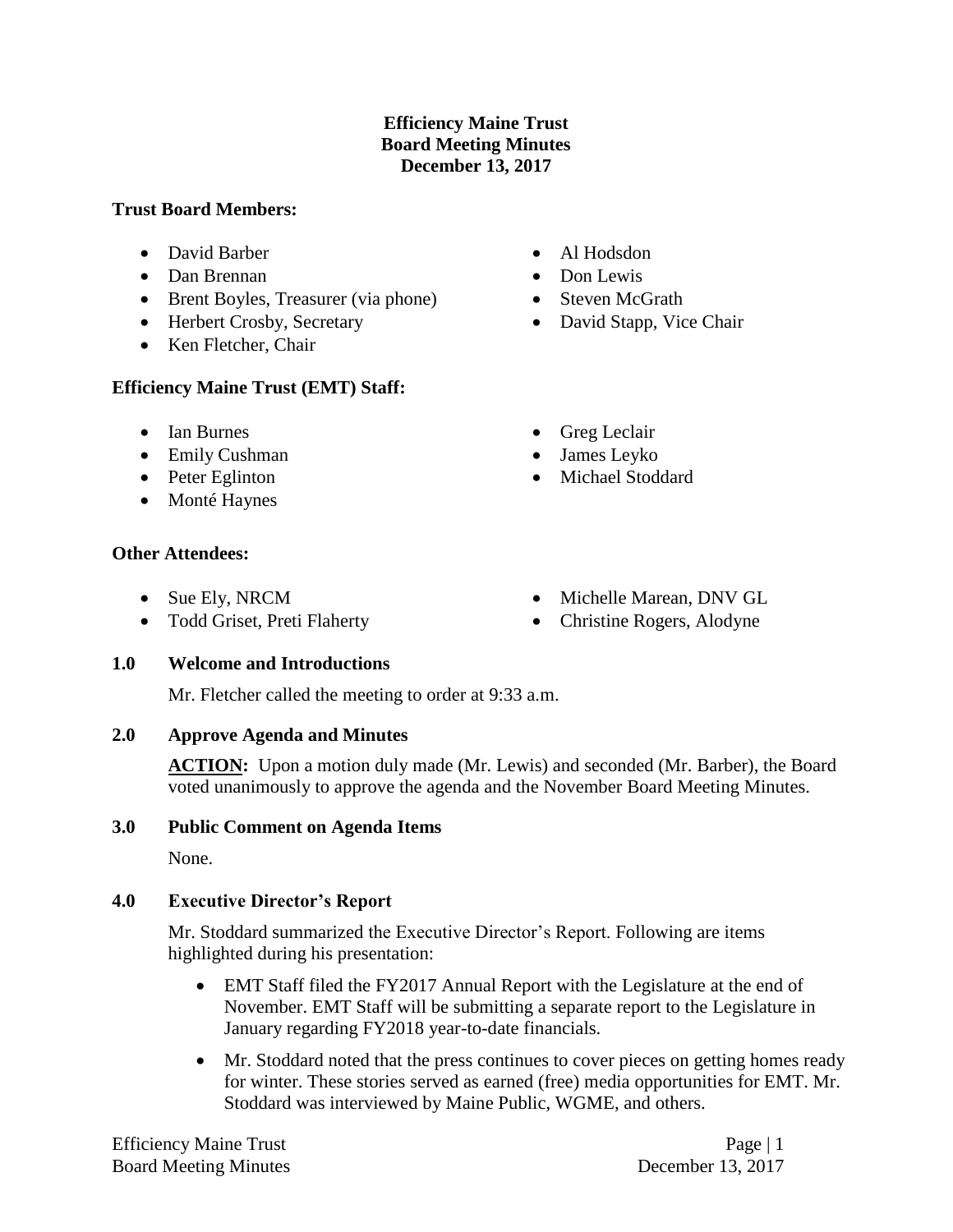- Mr. Stoddard attended an informational meeting at the Legislature regarding a carryover bill about microgrids (LD 257). He said that the discussion covered a wide range of topics, from utility siting rules to solar power and battery storage. In light of recent storms and extended electricity outages, proponents also stressed the resiliency benefits of microgrids. Mr. Stoddard noted that there was a lack of discussion regarding costs and economics. He said that EMT is following these proceedings due to potential overlap with the non-transmission alternative (NTA) issue. He informed the Board that, although the Commissioners at the Public Utilities Commission (PUC) rejected PUC Staff's recommendation on the NTA Coordinator docket, another carryover bill from last year will likely continue discussion of the issues at the Legislature.
- EMT filed a protest at the Federal Energy Regulatory Commission (FERC) regarding the Independent System Operator (ISO) New England estimate of the Trust's qualified capacity resources in the twelfth Forward Capacity Auction.
- The Small Business Initiative (SBI) is modifying its Energy Assessment Tool, which will address some of the cost-effectiveness issues discussed in the FY2017 Annual Report.
- The Home Energy Savings Program (HESP) experienced an interruption in service at the firm that performs underwriting and loan servicing. The cause of the interruption was found to be staffing changes and posting of wrong phone numbers at Renew Financial. EMT Staff is reaching out to impacted customers to get loans back on track.
- The Consumer Products Program continues to focus on special off-shelf product placement. Mr. Lewis asked why EMT is prioritizing this approach, given the drop in sales in recent months. Mr. Eglinton explained that off-shelf space becomes more competitive during the holiday season, which pushed out LEDs from this preferred placement. EMT expects activity to return to normal in the new year.
- EMT presented at the Arrearage Management Program (AMP) Stakeholder Group meeting at the PUC. EMT Staff reported that EMT's do-it-yourself kits help provide energy savings, though not at a large scale compared with customer debt. The utilities reported that AMP's overall recidivism rate is high. Organizers will submit a report with these findings to the Legislature in January. Mr. Stoddard said organizers are eager to have EMT get more involved in helping participants reduce energy usage; he stressed, however, that EMT has reservations about linking large investments to ratepayers who are not paying their bills. Mr. Stapp asked if there is a distinguishing factor about these homes that is leading to such high energy use. Mr. Stoddard explained that at this time Staff has not determined what the distinguishing factor is, but noted that we predict some AMP participants are using electric resistance for space heating during the winter months. Mr. Fletcher encouraged Staff to do more analysis of customer usage data to see if distinguishing features can be identified.
- EMT is working with organizers of a new AmeriCorps initiative targeting energy efficiency in low-income homes. In addition to spreading the word about EMT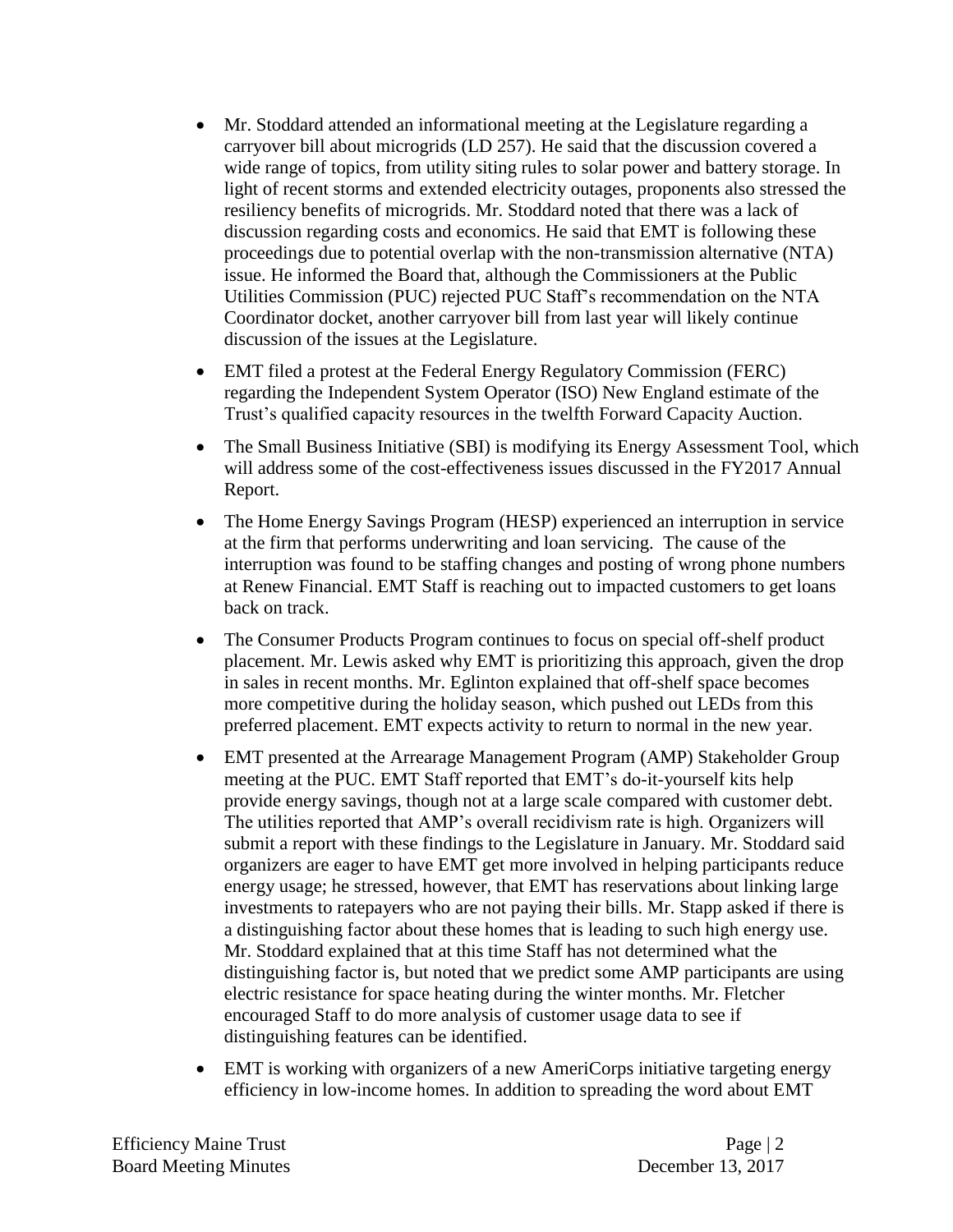Programs, it is hoped that AmeriCorps workers will assist with direct installations in low-income homes.

- EMT's Confidential Information Management System (CIMS) Policy has been updated to cover Board members. Mr. Stoddard will circulate the document for signature in January.
- EMT recently hired Cecil Gardner as the new Sales and Marketing Assistant.
- Mr. Stapp asked how EMT's Behavioral Pilot (through Innovation) interacts with AMP. Mr. Stoddard explained that they are unrelated; the Behavioral Pilot is attempting to demonstrate that Central Maine Power's Energy Manager dashboard can encourage low-income customers to reduce energy usage.

### **5.0 Committee Report**

### **(a) Finance Committee**

# **i. UPDATE on Monthly Financial Reports**

Mr. Leclair reported that EMT's revenues are on pace with forecasts. Mr. Eglinton identified some expenditure areas that Staff is watching carefully, including the need to ramp up HESP marketing and expand low-income natural gas efforts. EMT will collaborate with the Department of Health and Human Services (DHHS) to reach thousands of customers that qualify for various income-eligible programs.

# **ii. UPDATE on Regional Greenhouse Gas Initiative (RGGI) Auction**

Mr. Stoddard reported that the December RGGI auction generated \$3.17 million, putting EMT ahead of budget for these revenues in FY2018. Due to declining revenues in FY2017, EMT had made a conservative forecast to avoid overcommitting funds. The surplus is also helpful in meeting the PUC's directive that EMT disburse \$2.5 million to Affected Customers in the first two quarters of the year. Staff will propose budget adjustments to the Board at the January meeting.

# **iii. MOTION to Authorize Acceptance of Funds from the Maine Department of Transportation (DOT)**

Mr. Stoddard provided background on the Volkswagen settlement, as detailed in his December 13, 2017 memo. Under the terms of the settlement, states may dedicate up to 15% of the funds to electric vehicle (EV) charging infrastructure. The Maine DOT recommended that EMT administer these funds and the related grant program. Mr. Stapp asked about the implications for staff time. Mr. Stoddard said it will depend on the chosen program approach. The priority will likely be establishing the EV corridor between Quebec and southern Maine. Given that this is a fairly remote stretch, it may require more Staff effort.

**ACTION:** Upon a motion duly made (Mr. Lewis) and seconded (Mr. Hodsdon), the Board voted unanimously to authorize the Executive Director to accept and receive VW settlement funding from the Maine DOT for the purpose of administering a program to promote the installation of EV charging stations pursuant to the "Maine Environmental Mitigation Plan Pursuant to Volkswagen 2.0 L Vehicle Partial Consent Decree, Appendix D" and to deposit such funds into a separate account for that purpose.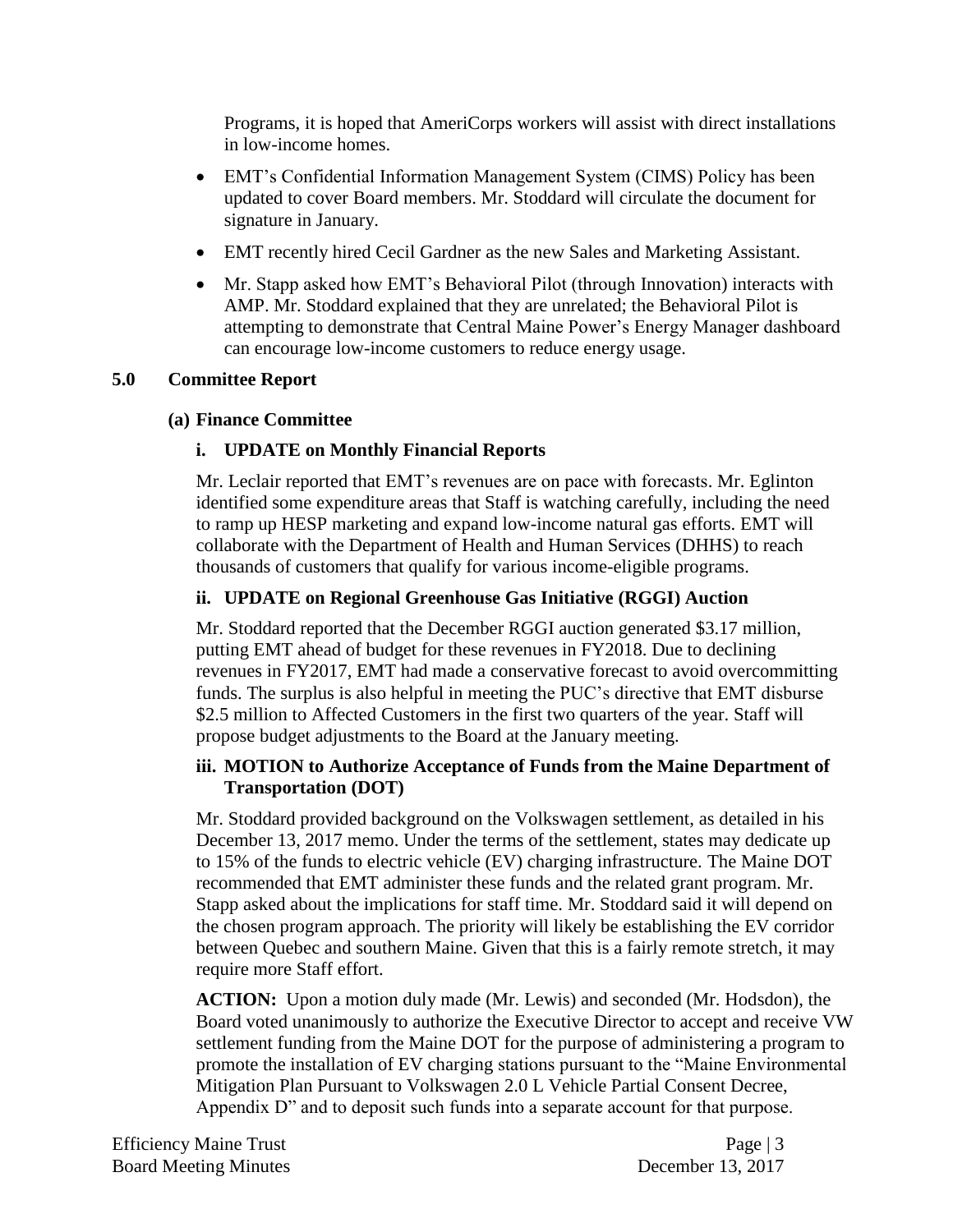#### **(b) Program Committee**

#### **i. PRESENTATION on the GEO Energy Plan**

Mr. McGrath provided an overview of the State Energy Plan. Maine statue directs GEO to update this plan every two years. Working with E2Tech, GEO has held several stakeholder meetings to gather input from experts in the field. The plan involves eight focus areas: Home Heating, Renewables, C&I, Transportation, Wind, State Government, Greenhouse Gas (GHG) Emissions, and Electricity/Efficiency. Within each focus area, the plan provides a general profile, reviews the previous plan's policy recommendations, highlights recent accomplishments, and lays out policy recommendations. Mr. McGrath highlighted the plan's overarching themes for Maine: 1) we need to lower electricity and gas rates, 2) we are losing industry to low-cost states, 3) EMT programs pay back, 4) free subsidies are expensive to someone, 5) New England has become heavily dependent on natural gas and pipeline capacity for Maine is blocked, 6) heat pumps save money and reduce emissions, and 7) we need to partner with Canada for cheap energy.

Mr. Hodsdon asked if the plan considers fixed-price transmission and distribution charges for residential applications. Mr. McGrath said the plan proposes rate design changes generally. Mr. Lewis suggested GEO look at the economics of stand-by facilities and their relationship with intermittent renewable power. Mr. Stapp asked if, when quantifying GHG reductions, GEO accounts for efficiency losses from suboptimal uses of baseload generators during peak renewable generation hours. Mr. Brennan asked if the plan will report on MaineHousing's weatherization activity. Mr. McGrath suggested he and Mr. Brennan meet to ensure appropriate coverage of the topic.

#### **ii. REVIEW Updated Analysis and Options and APPROVE Approach to Handling Custom Efficiency Proposals at Medical Marijuana Facilities**

Mr. Stoddard provided an overview of the Board's recent discussion regarding whether and how medical marijuana facilities could participate in EMT programs, as detailed in his December 6, 2017 memo to the Board. Pursuant to the action at the September Board meeting, a delegation of EMT Staff and Board members met with the Attorney General's (AG's) Office in November. The AG staff then submitted a written summary of its analysis of the legal implications of accepting or rejecting efficiency projects on the basis of a customer's status as a medical marijuana business. This analysis indicated that, should EMT provide incentives to these customers, the perceived risk of an enforcement consequence is extremely low. First, federal law currently restricts federal enforcement on state medical marijuana laws (see Rohrabacher-Blumenauer Amendment and Cole Memo). Second, other Maine agencies (e.g. DHHS, Maine Revenue Service) are more directly involved in licensing and regulating medical marijuana operations; EMT's involvement would be tangential. The AG's analysis also stated that, should EMT refuse to provide incentives to these customers, the risk of legal consequences is similarly low. AG Staff said that the statute does not provide medical marijuana facilities with a "cause of action" that might lead to financial damages. Rather, the AG suggested that a more likely outcome would be a "remedy in equity," compelling EMT to provide an incentive to qualifying projects. Customers would also have to argue that EMT incentives constitute a "right

Efficiency Maine Trust Page | 4 Board Meeting Minutes December 13, 2017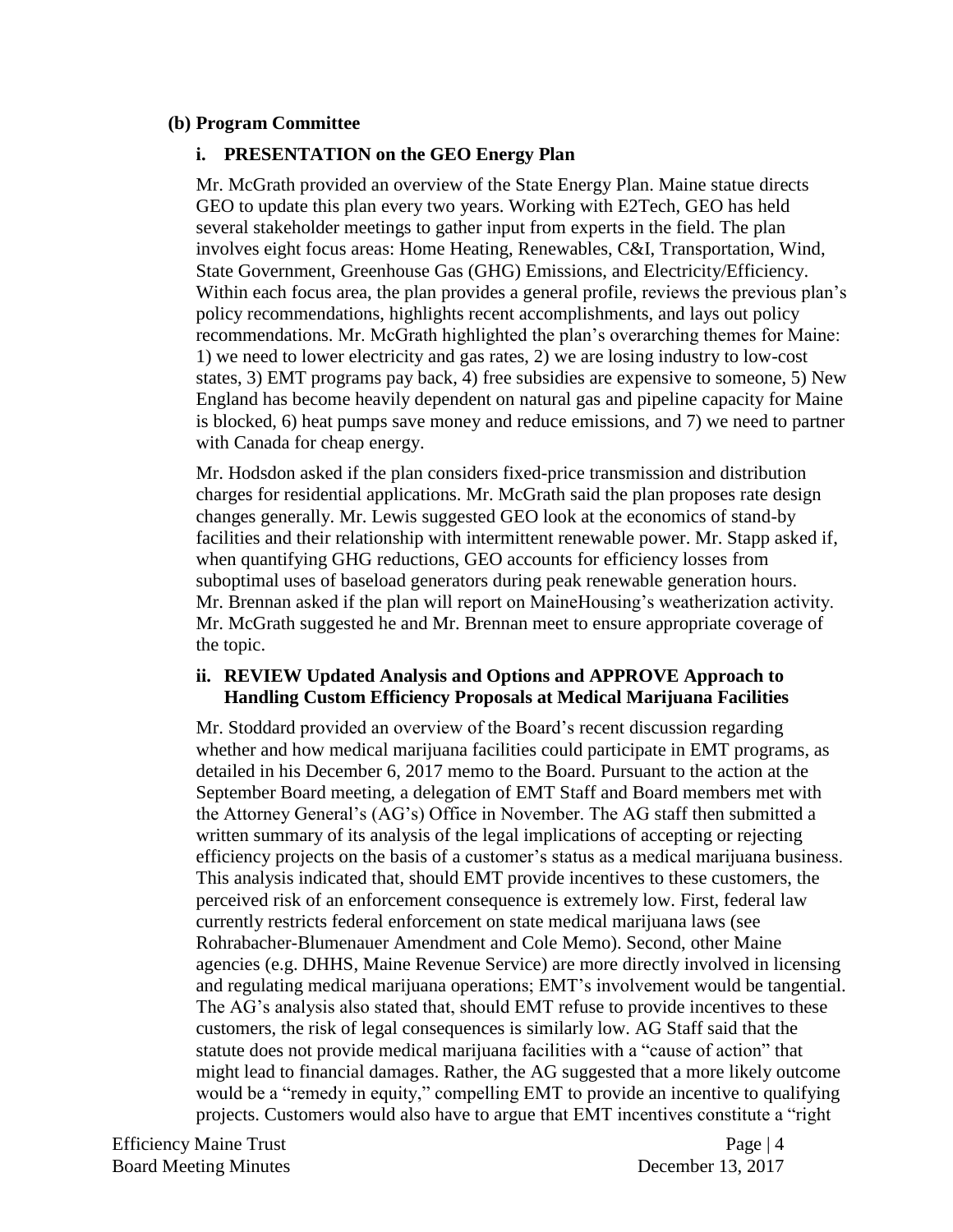or privilege" that EMT denied them solely on the grounds that they are medical marijuana businesses.

Mr. Stoddard explained that the touchstone for eligibility of a project turns on costeffectiveness. In the case of projects associated with medical marijuana operations, the question is how reasonable is it for EMT to assume that these projects will remain in place long enough to reach cost-effectiveness?

Mr. Stoddard reviewed three potential Board actions on this issue. Option 1 would be to exclude from eligibility any measures located at medical marijuana businesses on the grounds that uncertainty about federal enforcement prevents EMT from determining that long-lived projects are reasonably likely to persist long enough to reach cost-effectiveness. Option 2 would be to treat these businesses as eligible, but require them to provide a security interest to mitigate the risks of stranded costs that may result from closures due to federal enforcement. Option 3 would be for EMT to seek specific guidance from the Legislature.

Mr. Stapp voiced his concern that current medical growers are likely to expand to the recreational space. Mr. Hodsdon asserted that the current volume of medical marijuana production in Maine far exceeds patient demand, resulting in diversion of product to the recreational market. Mr. Lewis said that taking a security interest does not seem like a practical solution. Instead, he suggested EMT pay out incentives in installments over the life of the project if it is concerned about longevity. Mr. Lewis also stated that, should the Board decide that these customers are not eligible for incentives, it should not limit this restriction to the C&I Custom Program. He asserted that many grow operations use heat pumps, which are eligible for incentives through CIP.

Mr. Stoddard noted that the Staff is already planning to make heat pumps ineligible in all indoor grow operations (regardless of the product) because they do not represent an appropriate application of the technology. He also expressed concern over the administrative challenges involved in screening customers through EMT's retail programs. Mr. Stapp suggested the motion target those programs that involve an EMT review.

The Board discussed whether the restriction should exclude office or retail space and apply to indoor grow facilities specifically; it ultimately decided to restrict all aspects of the marijuana business from receiving incentives. Finally, Mr. Barber, Mr. Stapp and Mr. Fletcher agreed that if marijuana were legalized at the federal level, the Board would have to reconsider its action and allow full access to EMT programs.

**ACTION:** Upon a motion duly made (Mr. Stapp) and seconded (Mr. Lewis), the Board voted (Mr. Brennan abstained) to direct Staff to exclude from eligibility for the C&I Custom Program, the C&I Prescriptive Program, and the Small Business Initiative any project located at a business that is engaged in activity under the Maine Medical Use of Marijuana Act (MMUMA) for reasons that include but are not limited to:

1. The federal law that currently restricts federal enforcement of state-authorized medical marijuana business sunsets and must be reauthorized annually to remain in effect; 2. It is not clear at this time whether the restriction against federal enforcement will be extended and if so, for how long it will be extended; and,